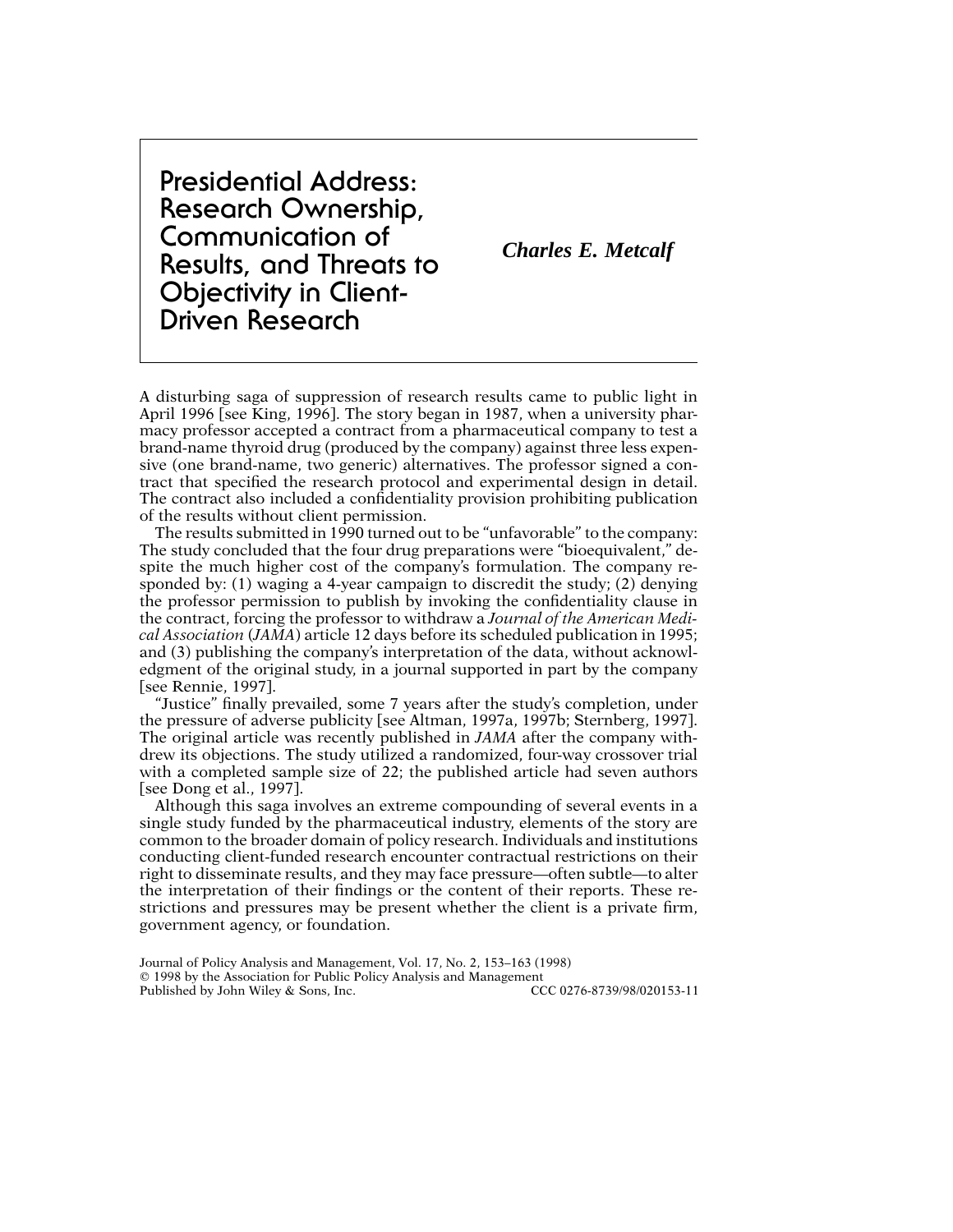Most broad discussions of the communication and exchange of research results implicitly presume that the researcher owns his or her research results, and therefore is free to control the dissemination process. Discussions couched in terms of "academic freedom" involve the preservation of these rights. However, much policy research—especially that related to evaluating the impacts of public programs on their target populations—is conducted by private research organizations on a contractual basis for government organizations or, with increasing frequency, for foundations. Furthermore, the researcher's status as *employee* of the research organization is an additional factor in his or her right to disseminate results. The contractual basis of client-driven research and the employee status of researchers can have major influences on the ownership, content, and dissemination of policy research findings. This article explores some of these influences in the contract research world.

I begin by examining how issues of research ownership create important distinctions between client-driven and self-directed research. The focus is on the researcher's ability to control the content and dissemination of research reports. I then turn to how these issues are resolved for policy research conducted under contract to the federal government, extending the discussion to research conducted for private organizations or foundations. Finally, the relationship between the researcher and his or her employing institution is examined.

# **SELF-DIRECTED VERSUS CLIENT-DRIVEN RESEARCH: ISSUES OF OWNERSHIP**

Some commonly accepted rules exist for communicating findings from selfdirected, scholarly research and for judging the credibility of those findings. First, the researcher owns the research product (but not necessarily the data used to produce it) and is free to choose both the forum and content for disseminating the results. Of course, various forums may impose rules on papers accepted for publication (for example, peer review and transfer of copyright rights), but the researcher is free to shop around for a suitable publication venue.

Second, broadly accepted professional standards for scholarly research require that the data underlying the research must be available to others, and that the methods must be sufficiently documented to permit replication of results by others. With these standards, other scholars have the opportunity to replicate a researcher's results and have access to the same data to permit analyses from other perspectives.

These standards promote both the quality and the objectivity of reported research findings. Objectivity and choice of research methods and activities may be colored by tenure requirements, funding requirements, peer pressure, and the like, but the researcher retains ultimate power over his or her actions through ownership of the research. Furthermore, *the basic guardian of both quality and objectivity in the conventional world of scholarly research is the required openness to the examination of others*. *If you do not adhere to this rule*, *your research is presumptively not credible*.

#### **Ownership Rules for Client-Driven (Contract) Research**

Some definitions are in order here. First, by *contract research*, I exclude *grants*, which leave ownership rights more clearly in the hands of researchers. Second,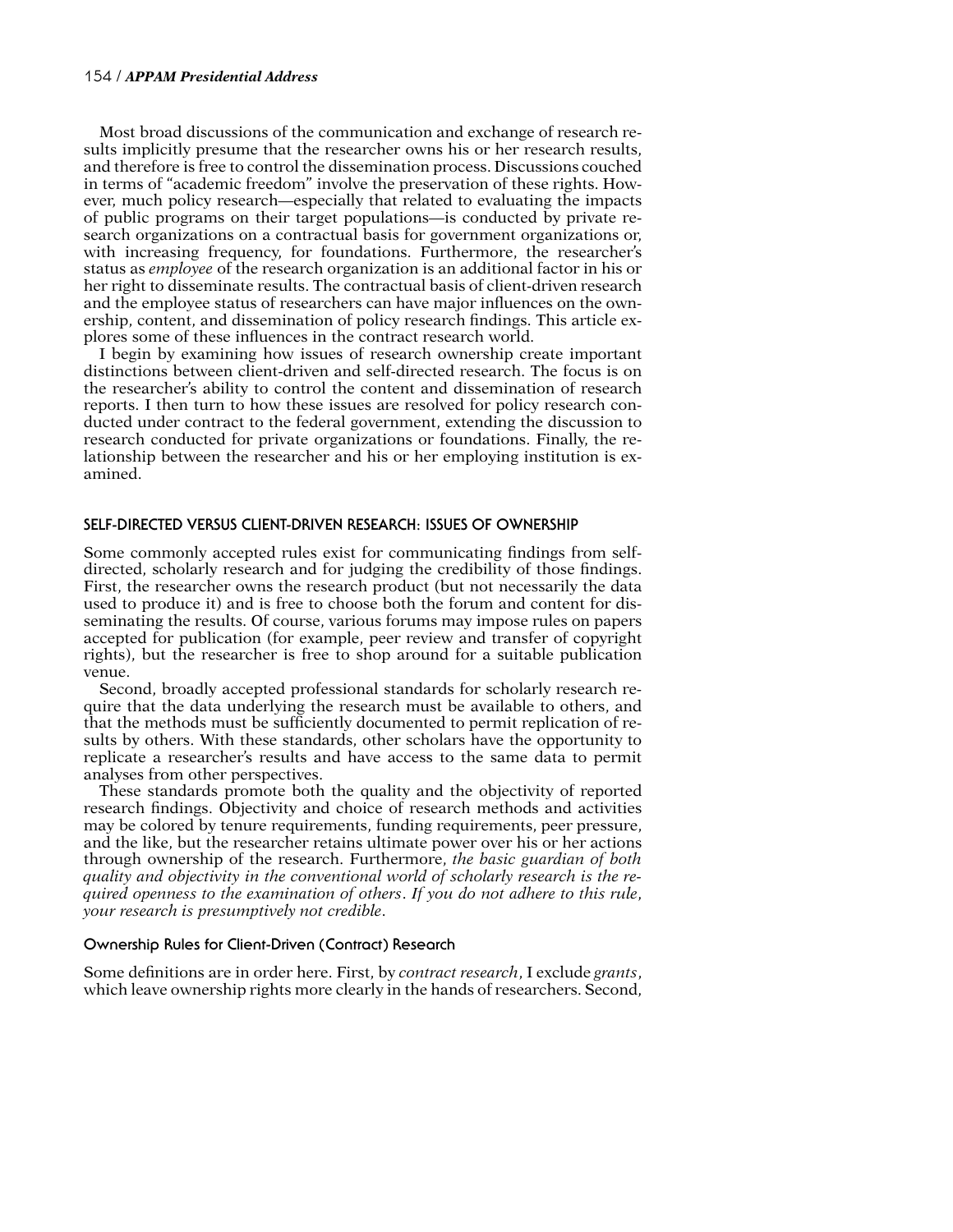I consider *research* as work leading to a concrete report that could be presented to a third party as evidence, and I exclude *consulting*, which implies a confidential advisory relationship between expert and client, from research. This line between research and consulting is often blurred; I return to this distinction later when discussing private clients.

Finally, I also define *contract research* to relate to a situation in which the client wants an objective answer, not "research" to support a predetermined position. Both the *client* and the *researcher* often confuse or are conflicted over this distinction. For example:

- Litigation and advocacy clients may seek "truth," and perhaps only use it when it supports their maintained position.
- Policy clients may seek objective analysis, but they may be swayed by implicit commitment to a proposed policy or existing program, or by the political sensitivities of particular results.
- Researchers who have built up policy perspectives over time may be swayed in their interpretation of evidence. (This risk applies equally to academic and contract research.)

For contract research, the researcher and his or her employing institution are collecting data and conducting research on an issue defined and paid for by a client. In this environment, two questions must be answered: (1) Who owns the research product? and (2) Who controls the content and the dissemination of the research product? These questions are typically defined by the contract, and the rights no longer lie intrinsically with the institution nor, by extension, with the researchers it employs to conduct the research.<sup>1</sup>

In this contract research world, the client has a clearer power over what the researcher does and says; the researcher no longer has the protection that the presumptive right of ownership provides. This relationship raises several questions that must be confronted:

- How does the researcher preserve his or her principles of objectivity—and control over research content—in such an environment, given potential pressure on the content of research and on the mode of dissemination?
- How does the researcher engage in the free communication of research methods and results so essential to the advancement of knowledge (to say nothing of professional reputations) if the client is able to control or influence the process?
- How are these issues reconciled with the client's interests?

# **CONTRACT RESEARCH FOR THE FEDERAL GOVERNMENT**

This section addresses questions about the relationship between the buyer and producer of research in the context of contract research for the federal government.2 First, I summarize the typical project sequence, from competitive

<sup>&</sup>lt;sup>1</sup> The final section of this article discusses the distinction between the researcher and the employing research institution.

<sup>&</sup>lt;sup>2</sup> Contracts that can be defined more accurately as consulting services are excluded from this discussion, as is research covered by security restrictions.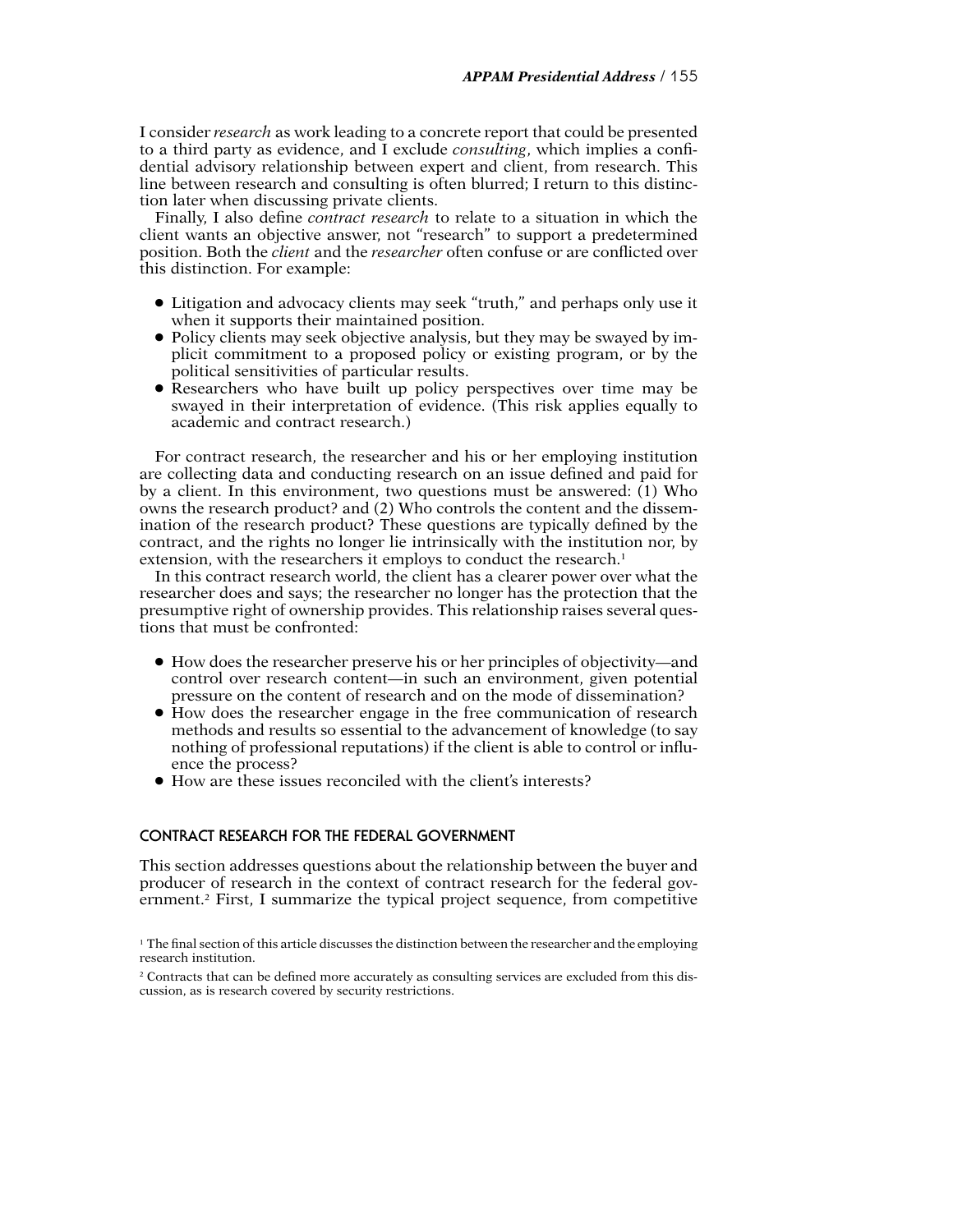procurement through final report, and then I describe the typical procedures for communicating results from research projects conducted under government contract. After providing some examples of how pressure can be exerted in this environment on the content and release of reports, I discuss protections in the system that can help safeguard the objective communication of results. Finally, I speculate on some potential effects of the federal contract research environment on the choice of research methods.

### **A Typical Project Chronology**

In order to identify dissemination rights and points of access to information, it may be useful to view a contract research project as consisting of a competitive procurement process, an active contract phase, and contract completion.

In the competitive procurement process, the government announces a request for proposals (RFP) and makes it publicly available. The RFP includes a statement of the research problem, specifies the work to be conducted, and identifies the criteria for contract award. After contract award, the public can obtain both the contract document (which includes a statement of the work to be conducted) and the winning proposal by submitting a Freedom of Information Act (FOIA) request. It is common practice for research organizations that lose a bid to request copies of the winning proposal. Although the winning organization has some ability to protect certain portions of its proposal as proprietary, this FOIA procedure allows research organizations to make some limited comparison of proposed research methods.

During the active contract phase, there are strong restrictions on the release of information to the external research and policy communities. First, data collected during the project are subject to confidentiality protections and can only be used for the express purposes of the contract. Second, works in progress and "internal working documents" are confidential and may not be disseminated except with client authorization. These materials are not subject to FOIA requests.3

For large-scale demonstrations and major evaluations, the period of restricted flow of research information is extensive, and contracts lasting 5 years or longer are not uncommon. In these longer term projects, most agencies have procedures for review, clearance, and public release of interim reports. In the early income maintenance experiments of the 1960s and 1970s, contracts typically guaranteed that researchers could release reports after a 60- to 90-day waiting period.<sup>4</sup> Current federal contracts tend to be far more restrictive, with no automatic dissemination rights before the contract ends.

Once the research project and its associated contract are completed, the balance of power for research dissemination shifts dramatically. Data collected for the study typically become available to other researchers, with restrictions to protect confidentiality of respondents or individual records. After the final report for the project is accepted by the client and the contract is completed, the report and other formal project deliverables can be obtained through FOIA requests. *Regardless of internal contract restrictions*, *the contractor has the im-*

<sup>&</sup>lt;sup>3</sup> These materials are subject to subpoena in litigation, however, and may be subject to FOIA requests after contract completion.

<sup>4</sup> In fact, in the early experiments, the client sometimes wanted to trumpet early results that appeared favorable, while the researchers wanted to drag their feet "until the final results were in."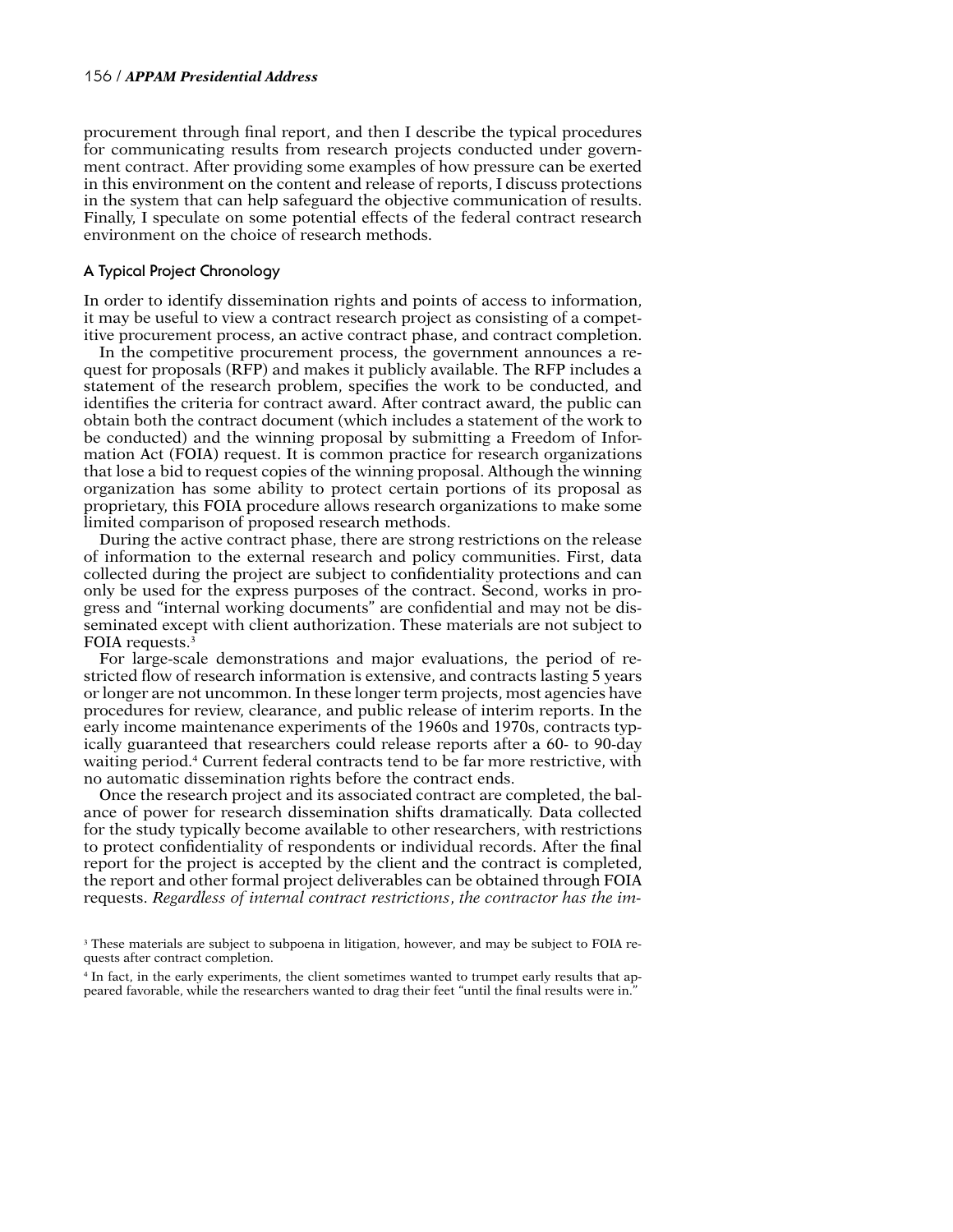*plicit nonexclusive right to request its own report under the FOIA*, *and to release it freely without restriction*.

Thus, while the government owns the research products it purchases through contract, the FOIA protects the researcher's right to disseminate his or her results—and, indeed, the right of anyone else to disseminate the results.

### **Typical Procedures for Communicating Results**

Most government research projects are undertaken by the client with the presumption that the results will contribute to policy formation and debate. I have found a research-friendly environment to be the rule rather than the exception in most federal agencies that engage in contract research. Indeed, the whole concept of the government commissioning research to guide public policy, with the understanding that the research will ultimately be freely available, may be unique to the United States.5

Typically, the contractor and client collaborate in distributing a research report under the client's auspices, with full acknowledgment of the contractor and of individual report authors. Once the client is given the "scoop" for first release, the contractor is usually free to distribute additional copies of the report as it sees fit. In addition, the client often facilitates tailoring of additional reports aimed toward journal publication and conference presentation. Often, however, conference papers based on projects in progress must withhold results that have not yet been released by the client. As a result, what a researcher is free to say is frequently restricted, and there have been numerous cases of contractor sanction for premature release of results.

The client usually has little power over what the contractor eventually releases but does exercise considerable power over the timing of release. The control over the acceptance of contract deliverables and the timing of their release is where the client wields its "ownership power." *This control is also the client's main weapon in influencing the content of research reports*. *Depending on perspective and the specifics of each case*, *this is variously interpreted as ensuring the quality of the research or as "bending" content in ways that may threaten objectivity*.

### **Pressure on the Content and Release of Reports**

In 1993, Mathematica Policy Research (MPR) completed a study of the National School Lunch Program under contract to the U.S. Department of Agriculture (USDA). The study concluded that school lunches met their objective of providing at least one third of the recommended daily allowances of key nutrients, but that they also contained fat levels exceeding dietary guidelines [Burghardt and Devaney, 1993, 1995]. In the portions of the MPR report comparing the dietary intake of school lunch participants and nonparticipants, the program appeared to have a stronger effect on increasing fat intake than on increasing nutrient intake. Furthermore, analyses that attempted to correct for selection bias eliminated most measured effects on nutrient intake but preserved the fat intake result.

<sup>5</sup> I am the coauthor of at least one paper for a Canadian province which, if I were to release it unilaterally, would subject me to charges of treason against the queen.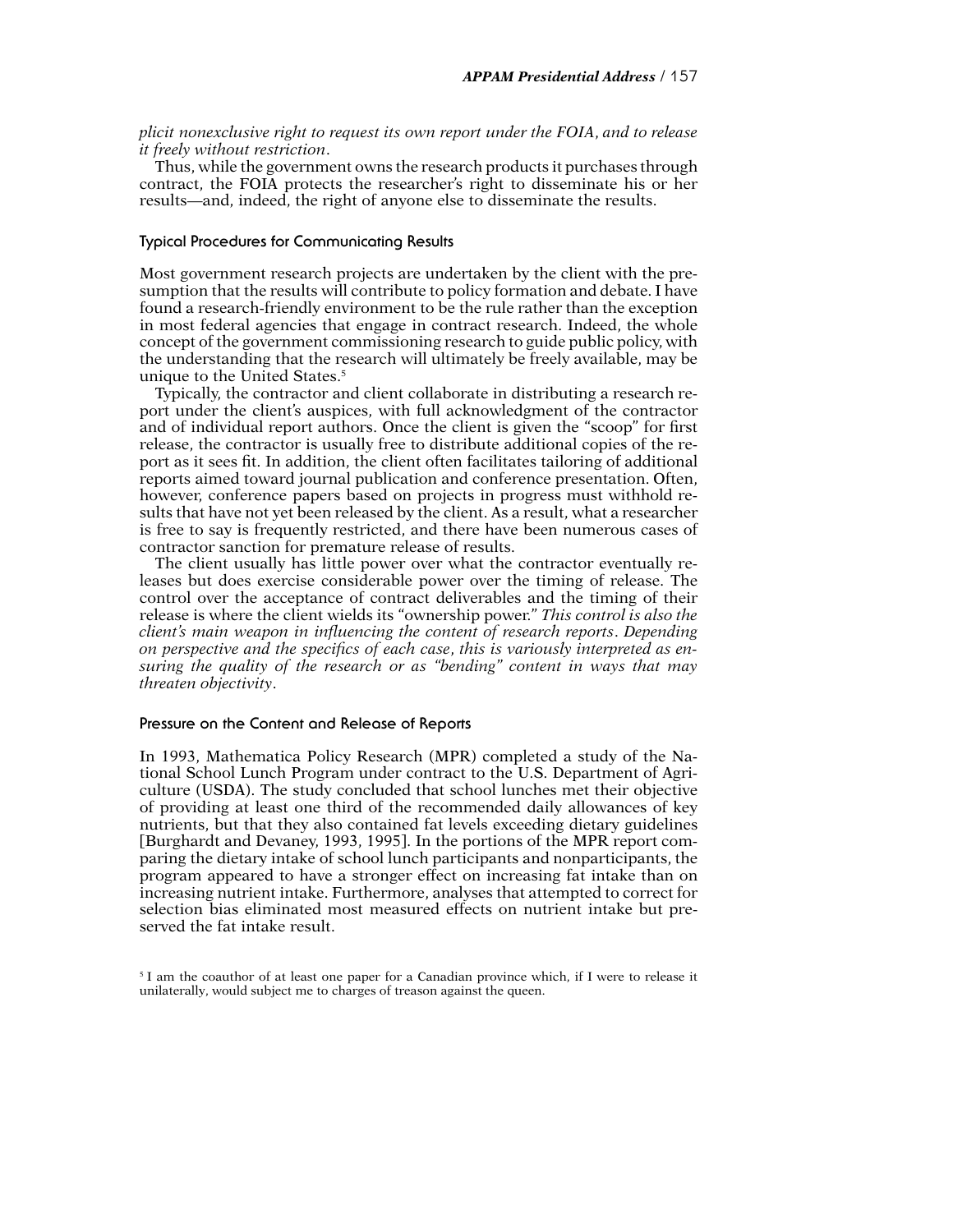During the intense debate between MPR and USDA staff over the interpretation and presentation of these results, a subcontractor to MPR leaked the evidence of high fat content to a senior USDA official—in clear violation of contract protocol—elevating the prominence of that result in subsequent policy discussions.

In portions of the MPR report comparing participant and nonparticipant dietary intake, USDA staff wanted MPR researchers to report only comparisons that were based on least-square regressions and not those that attempted to correct for selection bias. This pressure came despite the researchers' conclusion that the corrected results represented their best estimate of program impacts. (The results with selection bias corrections were "less favorable" to the client and had higher reported standard errors of estimate, as is universally true of methodologies that correct for selection bias.) The USDA staff—in a written "past performance" report intended to influence MPR's future receipt of federal contracts—later criticized MPR staff for revealing these selection bias results in a meeting with senior USDA officials.<sup>6</sup>

Sometimes, the review period before a report is released is when the research findings can have their maximum influence on the policy process, out of the eyes of public scrutiny. In late 1974, Congress enacted two temporary programs in response to continued high unemployment: the Federal Supplemental Benefits Program (FSB), which provided further benefits to unemployed workers who had exhausted their initial unemployment insurance (UI) entitlements; and Special Unemployment Assistance (SUA), which made benefits available to unemployed workers whose previous employment had not been covered under regular UI.7 In 1976, MPR surveyed participants in the two programs, using the results to form the basis for a report that Congress mandated from the secretary of labor.

The draft report written by MPR concluded that, for the SUA program, 60 percent of all beneficiaries lost their jobs because of seasonal layoffs, and 55 percent of all beneficiaries had been school employees. More than three fourths of the unemployed school workers had returned to their pre-UI jobs prior to the survey. When MPR briefed congressional staff on the preliminary results, MPR's conclusion that a majority of SUA beneficiaries were seasonal workers was labeled "irresponsible," presumably because the staff did not want to see the program publicly characterized as a seasonal program primarily for the benefit of school workers. Shortly thereafter, however, the SUA program was modified to exclude school employees with a "reasonable assurance" of a return to work. By the time the MPR report was publicly released, its most politically sensitive conclusions referred to program features that had already been changed [Corson et al., 1977]. In addition, the MPR report was released as an independent study, rather than as the congressionally mandated report from the secretary of labor.

#### **Protections in the System**

There are a number of protections in the system that allow research institutions to safeguard their objectivity and the ability of their professional staff to com-

<sup>6</sup> This discussion reflects confidential interactions with the client that I would not normally be free to divulge. However, portions of what transpired appear in the past performance report, obtained by MPR in April 1997 pursuant to a FOIA request.

<sup>7</sup> Both programs were temporary and are no longer in existence.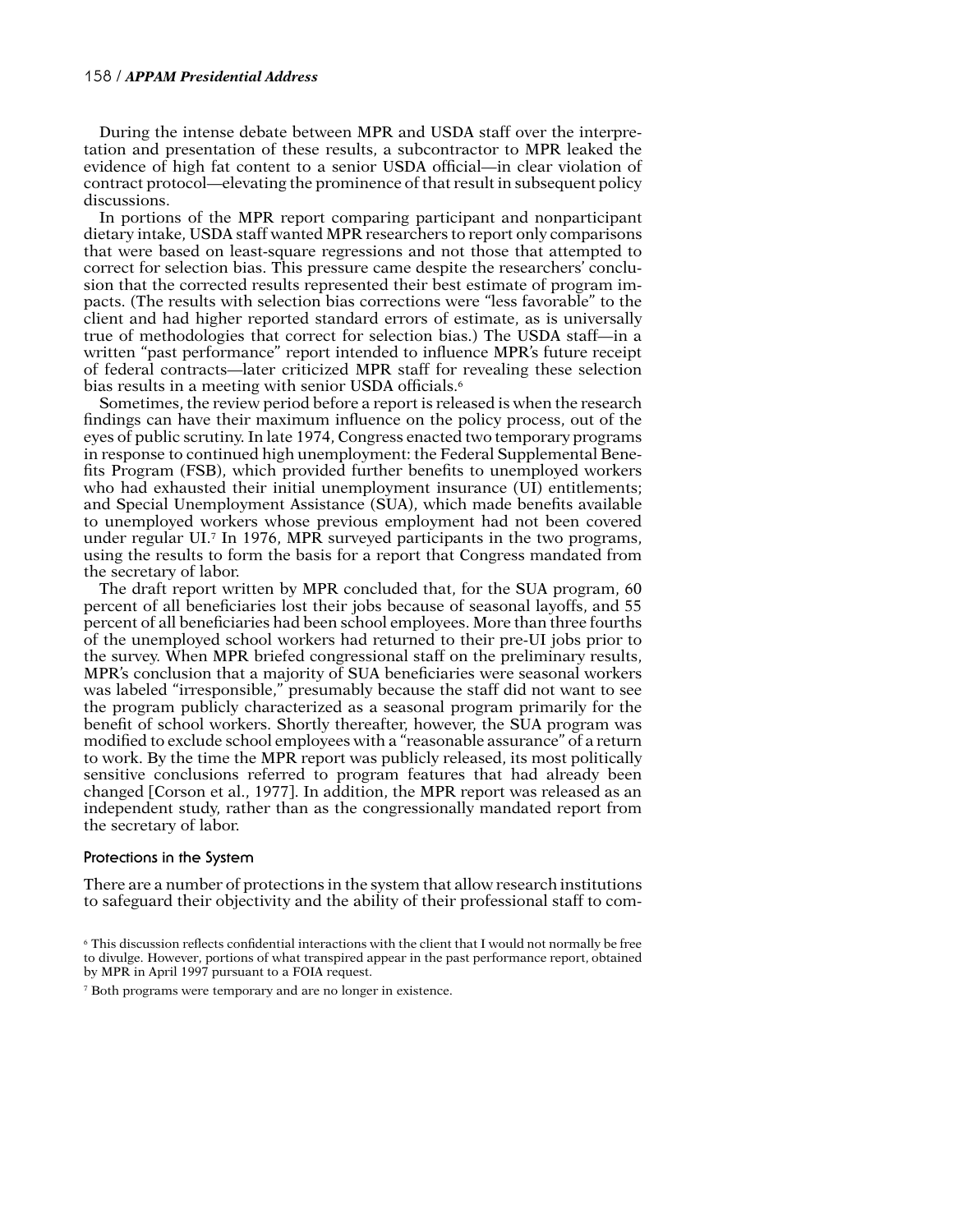municate their research findings. First, we have already stressed the importance of the ultimate availability of research reports to the public, time delays notwithstanding. Second, most large-scale studies engage advisory panels and other forms of peer review at both the design and report stages. Thus, external scrutiny often carries over into the extended period during which release of research results is restricted.

Third, although a client may refuse to accept a report that does not meet contract requirements and may require the researcher to respond to review comments, *the client is not free to alter the content of the report*. This fact was highlighted in a celebrated case arising out of a 6-year evaluation of the Special Supplemental Nutrition Program for Women, Infants, and Children (WIC). The evaluation was funded by the USDA and conducted by Research Triangle Institute. The project was plagued with difficulties, including numerous delays and a client-mandated removal of the project's initial principal investigator. Before publishing the final report on the project in 1986, the USDA deleted the original chapter and executive summaries of the contractor's report, replacing them with a "compendium of results" written by the USDA staff. In response to a congressional request to investigate the resulting controversy, the U.S. General Accounting Office (U.S. GAO) issued a report in 1990 that publicly chastened the agency and labeled the substitute compendium as "misleading" [U.S. GAO, 1990]. In its comments on the U.S. GAO report, the USDA announced a new policy of stating its objections to contractor reports in a separate cover letter, rather than altering the text (p. 54, letter from Ann Chadwick, acting assistant secretary for the Food and Consumer Service, to John W. Harman, U.S. GAO, July 12, 1989).

In the case of my own institution, MPR insists on review rights for all final copy (made more difficult by the electronic transmission of reports). It also subjects all reports to internal quality assurance procedures that, among other things, are sensitive to client pressures on report content.8

Finally, in contract research for the federal government, the definition of "client" can be a powerful influence on the behavior of a research institution intent on long-term survival. If we define the client to be the current administration, the contractor and often the contract outlive the current client. For contract research institutions that regard themselves as doing policy research for a sequence of clients with differing policy agendas, the institutions' reputation for objectivity (as well as the quality of their work) is their primary currency in maintaining their longevity. This strength tends to provide the ability to withstand short-term pressures placed on report content, sometimes at the expense of short-term damage to the institution.

#### **Effects on Research Methods**

The nature of the contract research environment has had, in my judgment, some significant effects on research methods. For example, there is an increased tendency for researchers and clients to agree explicitly, in advance, on the research methodology and the scope of reports, even to the point of prespecifying details such as table formats. This process protects the client from

<sup>8</sup> This procedure is designed to protect the quality and objectivity of reports from the perspective of the institution. It can also have the effect of restricting the perceived right of the study director or of individual researchers to control report content.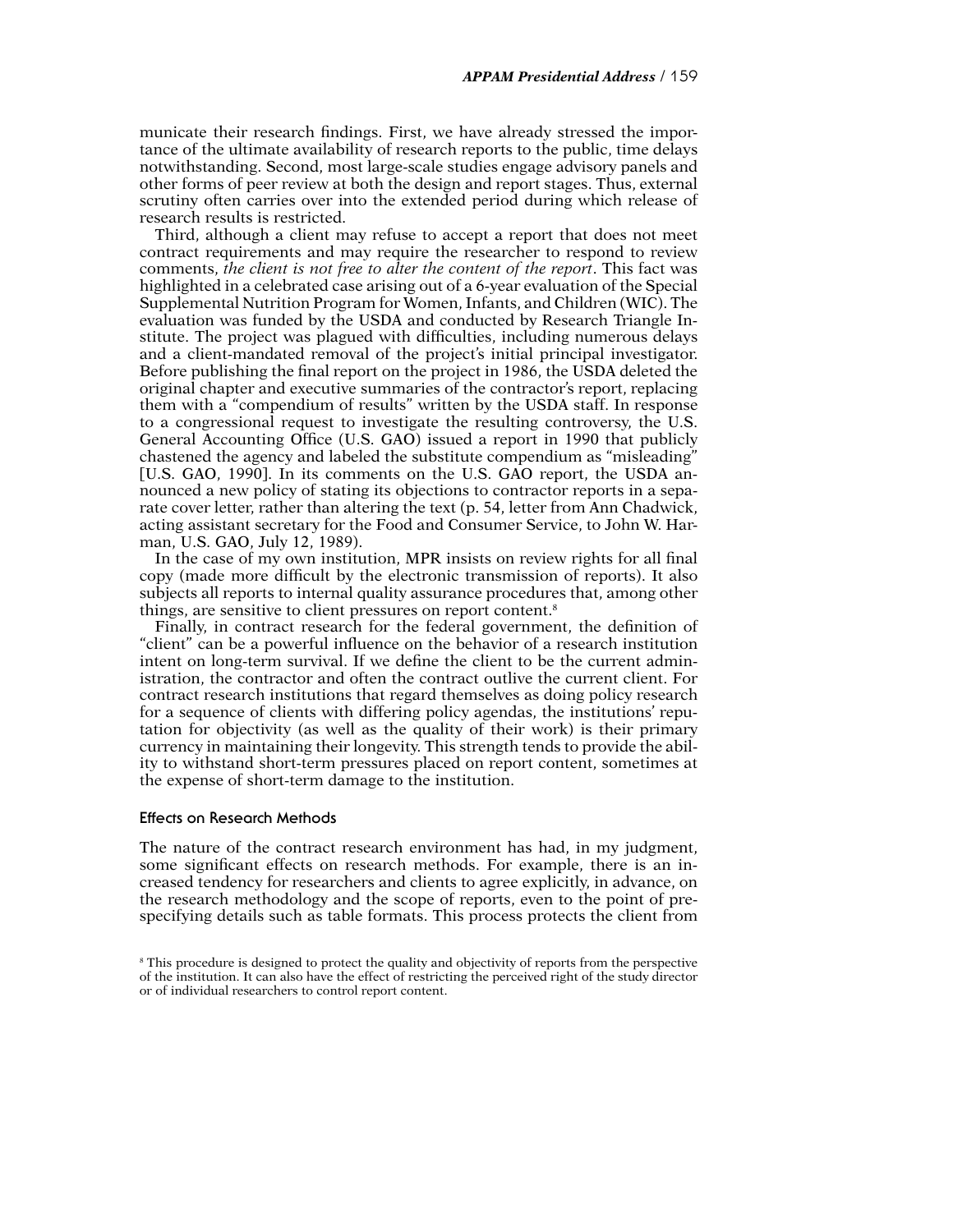a broad range of undue surprises. It also protects the researcher by providing less "wiggle room" for the client when the chips fall where they may. (It also inhibits interactive research inquiries, a possible detrimental effect.)

This environment has also contributed to the ongoing debate over the use of experimental versus nonexperimental methodologies for evaluating policy impacts. In particular, nonexperimental methodologies leave more room for subjective judgment in the choice of analytic method, increasing the size of the battleground for debates over report content. For example, empirical estimates that correct for selection bias tend to be more complicated to defend, to have much larger standard errors of estimate, and to lead to different potential policy implications than results based on standard multiple regression. Thus, the researcher may be in the position of defending results that, in his or her judgment, are closer to the truth but look less reliable and are possibly less favorable to the client's position. As a result, the trend toward experimental methodologies has picked up momentum. With these methodologies, rightly or wrongly, results can be reported more on a "what you see is what you get" basis.

### **CONTRACT RESEARCH FOR PRIVATE CLIENTS AND FOUNDATIONS**

Typically, private clients are more explicit about their ownership of purchased research products, and there is no contractor protection equivalent to the FOIA. However, when private clients want to use research results as evidence in some external forum, they may view themselves as purchasing *both* a research product *and* the research institution's reputation for quality and objectivity. The institution, in turn, can only sustain its credibility if it retains some control over how its research products are communicated to the outside world. Therefore, negotiating the terms under which research reports are to be publicly released becomes a crucial element of the contract.

Mathematica Policy Research (MPR) has conducted a limited amount of research for private clients that stipulate research reports must remain confidential unless permission for public release is granted. In these circumstances, MPR has imposed a limited form of protection by requiring a contract clause stating that, if the client references the research in any manner or releases any portion of it, *the entire report as submitted by MPR must be released*. Although this approach yields to a client right of "no dissemination," it protects against the risk of misrepresentation and its potential effect on the institution's standards of objectivity.

This approach has been justifiably criticized for permitting clients to select which studies to release based on outcome, thus producing a biased set of public information. For example, consider a hypothetical private organization that conducts demonstrations of a training program in ten locations and contracts for ten separate studies of program effectiveness. Suppose further that the program impact is positive in five of the ten locations. Even if each study, taken separately, meets all accepted standards of quality and objectivity, the reported pattern of evidence is clearly distorted if the client is free to release only the five studies pertaining to the successful sites.

As highlighted at the beginning of this article, this debate is being waged in studies for the pharmaceutical industry, which has come under attack for withholding unfavorable evidence. There is some indication that the industry is moving toward a policy of permitting investigators to publish results without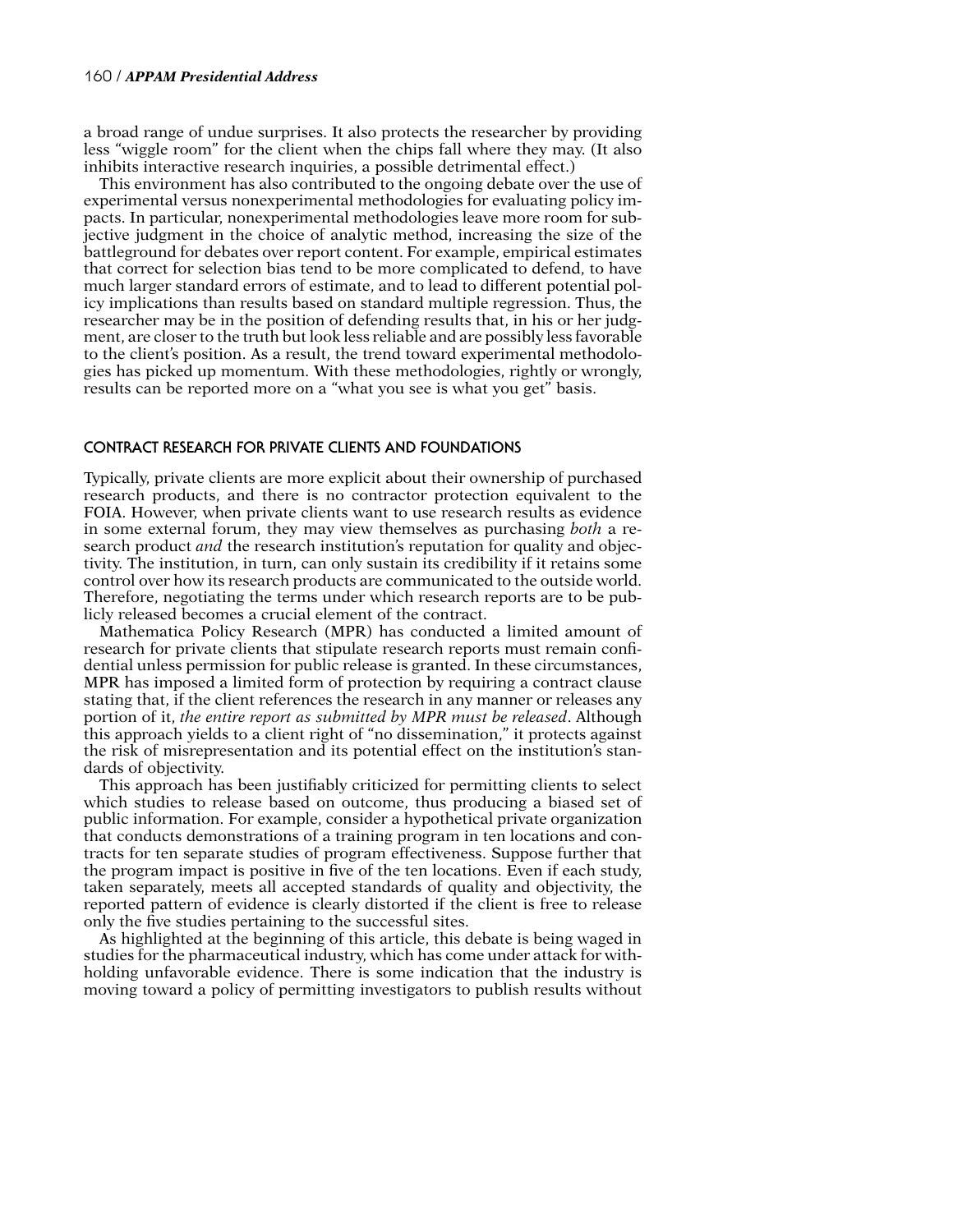prior company approval, in the wake of public scrutiny of this controversy [see, for example, *Journal of the American Medical Association*, 1997].

Many—perhaps most—universities refuse to accept contract research that restricts researchers' publication rights. In contrast, is it possible for private sector research institutions *both* to work for clients on a confidential basis *and* to retain the protections of objectivity that only unrestricted publication rights would appear to guarantee? I believe that the answer is yes, *but only if clients cede the right to condition publication decisions on study results*. One approach would be for research institutions to require clients to choose between two alternative contractual relationships:

- A confidential consulting relationship, where the research is to be used only for internal purposes, not as third-party evidence.
- A research contract to generate evidence for influencing third parties, with public release of results regardless of study outcome.

Many private clients may have difficulty accepting these conditions.9 However, clients are increasingly aware that, if they wish to commission research with the imprimatur of objectivity and credibility, they must accept the necessity of open availability of research findings regardless of how the results come out. Despite some powerful impediments to this process, I believe the trend is clearly in this direction.

# **Foundations as Research Clients**

Historically, foundations have been major funders of grants to researchers and research institutions, where publication rights automatically reside with the grant recipients. In recent years, however, foundations have increasingly utilized contract research and data collection to support their own public policy initiatives. I have found that foundations, as relatively new clients for contract research, are potentially as risky as other private clients in terms of the threats to researcher-controlled dissemination of results, for a number of reasons.

First, foundations tend to hold strong views about ownership of research and dissemination rights, leading to intense negotiations regarding contractor rights in these areas. Second, foundation research is often tied to initiatives with strong institutional commitment to their success, and weak commitment to objective evaluations of the impacts of these initiatives by conventional research standards. In my experience, foundations want to retain as much control as possible over dissemination, *not* to inhibit the release of unfavorable findings, but to promote the success of their initiatives, often with little sympathy for researchers' "qualifications" of results. Perhaps because of their long history of funding grant research, however, foundations that fund contract research have been fairly quick to embrace the principle of researchers' publication rights.

# **A NOTE ON RESEARCHERS' PUBLICATION RIGHTS IN PRIVATE RESEARCH ORGANIZATIONS**

With regard to publication rights, the relationship between researchers and their employers in private organizations is parallel in many ways to the rela-

<sup>9</sup> This approach poses problems, especially when research is being conducted for a lawyer to use in litigation, where representation of the client is the lawyer's paramount concern.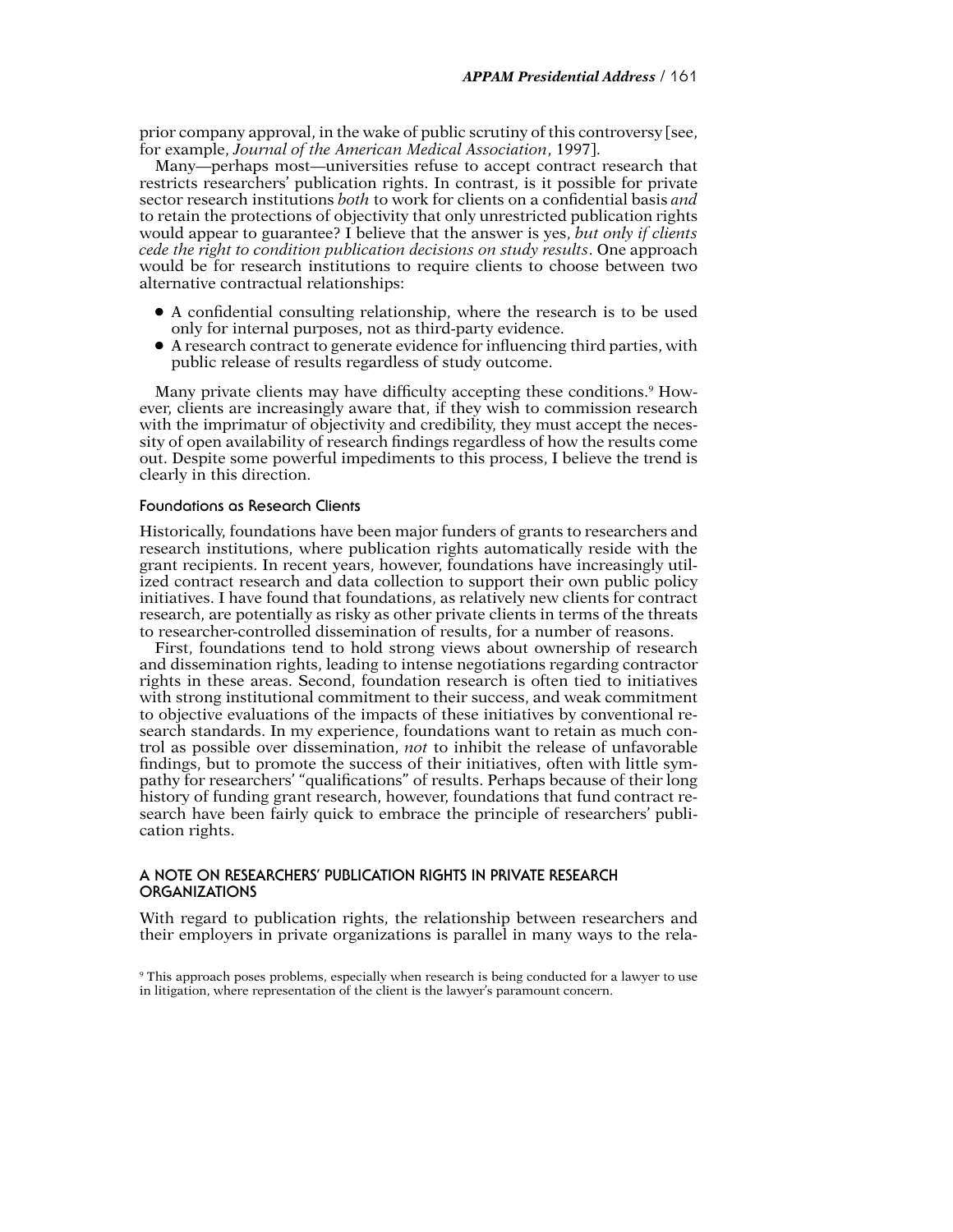tionship between research organizations and private clients. The institution views itself as the "owner of record" of the reports produced by the researchers it employs under contract for clients, except as constrained by contract. At the same time, the institution's reputation is based on researchers whose professional standing derives from their ability to publish their research. To my knowledge, most private research organizations attribute the authorship of research documents to individual researchers and maximize authors' publication rights, subject to the realities of the contract research environment.

In addition to restrictions imposed by clients, research institutions feel obligated to exercise some control over researcher activities at both the funding proposal and the contract stages. Unlike grant proposals submitted by academic researchers, proposals for contract funding commit the research organization—if awarded the contract—to fulfill the clients' stated research requirements, to conform to the institution's quality standards, and to conduct the research within the contract's financial terms. Proposal documents are subject to technical, budgetary, and contractual review to ensure that these conditions are met. Although the organization's research staff produces and reviews the technical content of proposals, the institution regards these proposals as proprietary, with the contributing researchers having no formal ownership rights.

During the execution of a research contract, individual researchers direct the design and content of research activities on behalf of the organization and the commitments that it made during the proposal and that it specified in the contract. Research institutions typically protect their quality standards and commitments to their clients by establishing a review process for both the research design and subsequent research reports produced by individual researchers. This process focuses both on quality and compliance with contract requirements. Unlike the refereeing process associated with scholarly journals—which leaves a researcher free to seek out alternative dissemination venues—a research institution usually requires a report to meet organizational standards before the report is submitted to the client.

After a contract ends, or after a client clears a report (during the course of a longer term contract), most policy research organizations encourage researchers to publish the results of their research. Furthermore, many organizations support professional research activities beyond what is covered explicitly by the contract. The organization and the researcher benefit mutually from the enhancement of professional reputations that results. Institutions monitor researchers' publication activities from two perspectives: (1) to ensure that contract restrictions, such as those that apply to the use of data, are not being violated; and (2) to confirm that publishers' copyright releases do not infringe on institutional or client prerogatives. Otherwise, in practice, the right of researchers in private research institutions to disseminate research results through conference participation and publication is comparable to that held by researchers in academic institutions.10

For the most part, I believe that private research organizations engaged in contract research on public policy issues have done a credible job of fostering an open research environment for their professional staff. They have done so despite the threats to objectivity and to the unrestricted dissemination of re-

<sup>&</sup>lt;sup>10</sup> However, an incident was brought to my attention in which a researcher was allegedly required by his employing institution to withdraw a paper from the 1996 APPAM research conference, apparently for institution reasons rather than client requirements.